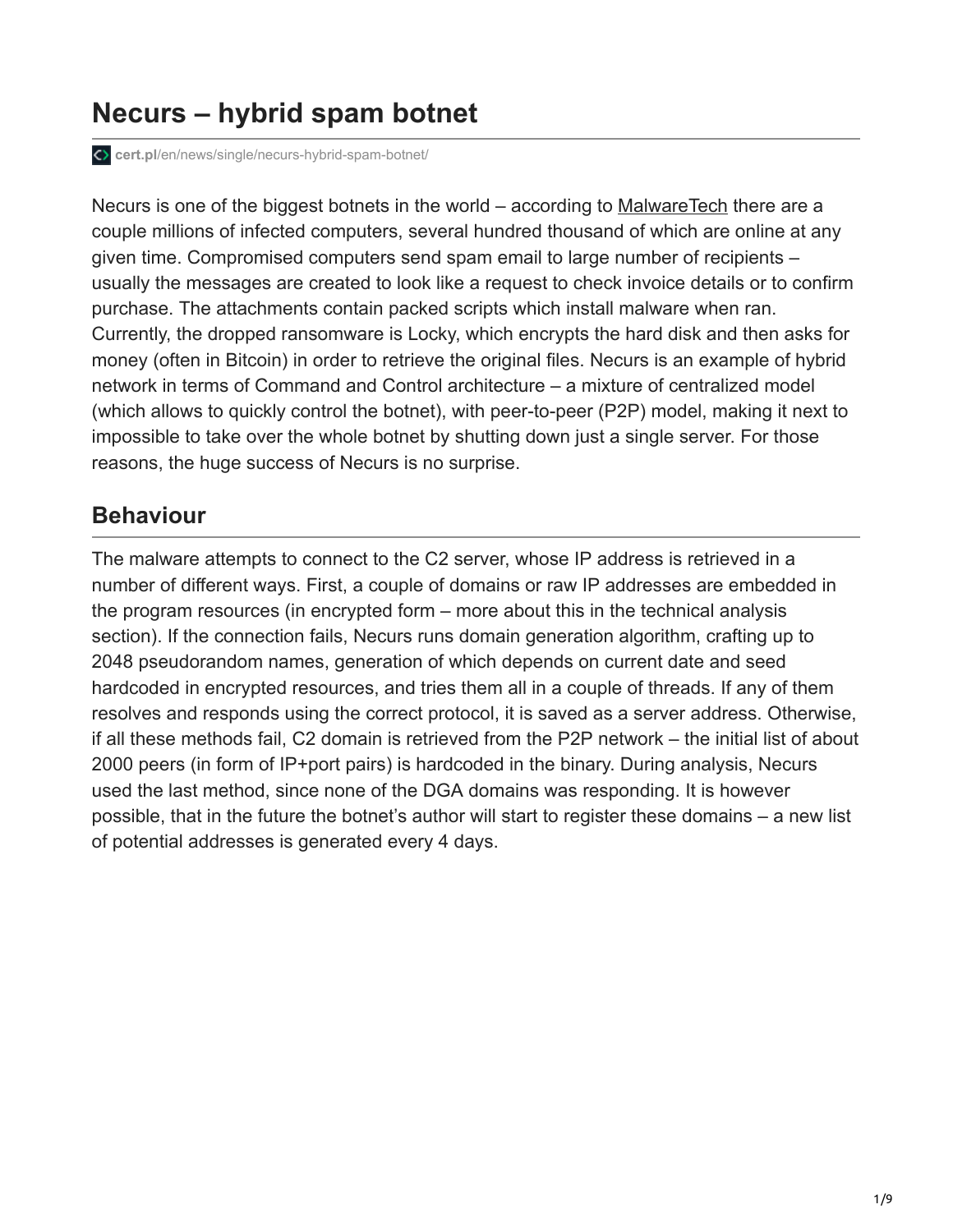| 14109 85477.736008 10.0.2.15<br>66 49432 → 80 [SYN] Seq=0 Win=8192 Len=0 MSS=1460 WS=4 SACK PERM=1<br>95.213.224.87<br>TCP<br>60 80 + 49432 [SYN, ACK] Seq=0 Ack=1 Win=65535 Len=0 MSS=1460<br>14110 85477.802950 95.213.224.87<br>10.0.2.15<br>TCP<br>54 49432 + 80 [ACK] Seg=1 Ack=1 Win=64240 Len=0<br>14111 85477.803008 10.0.2.15<br>95.213.224.87<br><b>TCP</b><br>473 POST /locator.php HTTP/1.1 (application/octet-stream)<br><b>HTTP</b><br>14112 85477.803158 10.0.2.15<br>95.213.224.87<br><b>TCP</b><br>60 80 → 49432 [ACK] Seq=1 Ack=420 Win=65535 Len=0<br>14113 85477.803944 95.213.224.87<br>10.0.2.15<br>1474   TCP segment of a reassembled PDU]<br>14114 85478.030500 95.213.224.87<br>10.0.2.15<br><b>TCP</b><br>1474 FTCP cannont of a caarcambled PDU1<br>TCD.<br>10.0.2.15<br>14115 85478.030501 95.213.224.87<br>95.213.224<br>14116 85478.030581 10.0.2.15<br>Wireshark · Sledź strumień TCP (tcp.stream eq 78) · wireshark_pcapng_485A70EC-B7BF-   - -     ©   X<br>10.0.2.15<br>14117 85478.031965 95.213.224.87<br>14118 85478.031965 95.213.224.87<br>10.0.2.15<br>۸<br>POST /locator.php HTTP/1.1<br>10.0.2.15<br>14119 85478.031966 95.213.224.87<br>Content-Type: application/octet-stream<br>Host: 95.213.224.87<br>14120 85478.031979 10.0.2.15<br>95.213.224<br>Content-Length: 258<br>10.0.2.15<br>14121 85478.035939 95.213.224.87<br>Connection: Keep-Alive<br>Frame 14112: 473 bytes on wire (3784 bits), 473 byt<br>Cache-Control: no-cache<br>D Ethernet II, Src: CadmusCo 39:91:bf (08:00:27:39:91<br>> Internet Protocol Version 4, Src: 10.0.2.15, Dst: 9<br>\$. [.D. .w. Nx. #g. K. s-. , G@. . ^*v.<br>4 Transmission Control Protocol, Src Port: 49432 (494<br>$.3/0/$ T101~bA 6 $0.+V8\$ 0s!9=<br>52 54 00 12 35 02 08 00 27 39 91 bf 08 00 45 0<br>${5$ w W};4]gA@b7G.O!h.t'<br>8080<br>\.>.-;y'Xr`:p.Seq.U3.1JHTTP/1.1 200 OK<br>01 cb 4b 5d 40 00 80 06 00 00 0a 00 02 0f 5f d<br>0010<br>e0 57 c1 18 00 50 05 d2 7d 48 00 95 6a 02 50 18<br>Server: nginx<br>0020<br>fa f0 4d f9 00 00 50 4f 53 54 20 2f 6c 6f 63 6<br>Date: Thu, 28 Jul 2016 08:40:27 GMT<br>0030<br>74 6f 72 2e 70 68 70 20 48 54 54 50 2f 31 2e 3<br>Content-Length: 14911<br>0040<br>0d 0a 43 6f 6e 74 65 6e 74 2d 54 79 70 65 3a 2<br>Connection: keep-alive<br>0050<br>61 70 70 6c 69 63 61 74 69 6f 6e 2f 6f 63 74 6<br>0060<br>St., $M$   $e_1 - @$ Wc-. [4)& veKM.HE<br>74 2d 73 74 72 65 61 6d 0d 0a 48 6f 73 74 3a 2<br>0070<br>3.17GPH.Uh.nY@9 >4"'aD8H[9:<br>39 35 2e 32 31 33 2e 32 32 34 2e 38 37 0d 0a 4<br>0080 | No. |  | Time | Source | <b>Destination</b> | Protocol | Length Info |  |
|------------------------------------------------------------------------------------------------------------------------------------------------------------------------------------------------------------------------------------------------------------------------------------------------------------------------------------------------------------------------------------------------------------------------------------------------------------------------------------------------------------------------------------------------------------------------------------------------------------------------------------------------------------------------------------------------------------------------------------------------------------------------------------------------------------------------------------------------------------------------------------------------------------------------------------------------------------------------------------------------------------------------------------------------------------------------------------------------------------------------------------------------------------------------------------------------------------------------------------------------------------------------------------------------------------------------------------------------------------------------------------------------------------------------------------------------------------------------------------------------------------------------------------------------------------------------------------------------------------------------------------------------------------------------------------------------------------------------------------------------------------------------------------------------------------------------------------------------------------------------------------------------------------------------------------------------------------------------------------------------------------------------------------------------------------------------------------------------------------------------------------------------------------------------------------------------------------------------------------------------------------------------------------------------------------------------------------------------------------------------------------------------------------------------------------------------------------------------------------------------------------------------------------------------------|-----|--|------|--------|--------------------|----------|-------------|--|
|                                                                                                                                                                                                                                                                                                                                                                                                                                                                                                                                                                                                                                                                                                                                                                                                                                                                                                                                                                                                                                                                                                                                                                                                                                                                                                                                                                                                                                                                                                                                                                                                                                                                                                                                                                                                                                                                                                                                                                                                                                                                                                                                                                                                                                                                                                                                                                                                                                                                                                                                                      |     |  |      |        |                    |          |             |  |
|                                                                                                                                                                                                                                                                                                                                                                                                                                                                                                                                                                                                                                                                                                                                                                                                                                                                                                                                                                                                                                                                                                                                                                                                                                                                                                                                                                                                                                                                                                                                                                                                                                                                                                                                                                                                                                                                                                                                                                                                                                                                                                                                                                                                                                                                                                                                                                                                                                                                                                                                                      |     |  |      |        |                    |          |             |  |
|                                                                                                                                                                                                                                                                                                                                                                                                                                                                                                                                                                                                                                                                                                                                                                                                                                                                                                                                                                                                                                                                                                                                                                                                                                                                                                                                                                                                                                                                                                                                                                                                                                                                                                                                                                                                                                                                                                                                                                                                                                                                                                                                                                                                                                                                                                                                                                                                                                                                                                                                                      |     |  |      |        |                    |          |             |  |
|                                                                                                                                                                                                                                                                                                                                                                                                                                                                                                                                                                                                                                                                                                                                                                                                                                                                                                                                                                                                                                                                                                                                                                                                                                                                                                                                                                                                                                                                                                                                                                                                                                                                                                                                                                                                                                                                                                                                                                                                                                                                                                                                                                                                                                                                                                                                                                                                                                                                                                                                                      |     |  |      |        |                    |          |             |  |
|                                                                                                                                                                                                                                                                                                                                                                                                                                                                                                                                                                                                                                                                                                                                                                                                                                                                                                                                                                                                                                                                                                                                                                                                                                                                                                                                                                                                                                                                                                                                                                                                                                                                                                                                                                                                                                                                                                                                                                                                                                                                                                                                                                                                                                                                                                                                                                                                                                                                                                                                                      |     |  |      |        |                    |          |             |  |
|                                                                                                                                                                                                                                                                                                                                                                                                                                                                                                                                                                                                                                                                                                                                                                                                                                                                                                                                                                                                                                                                                                                                                                                                                                                                                                                                                                                                                                                                                                                                                                                                                                                                                                                                                                                                                                                                                                                                                                                                                                                                                                                                                                                                                                                                                                                                                                                                                                                                                                                                                      |     |  |      |        |                    |          |             |  |
|                                                                                                                                                                                                                                                                                                                                                                                                                                                                                                                                                                                                                                                                                                                                                                                                                                                                                                                                                                                                                                                                                                                                                                                                                                                                                                                                                                                                                                                                                                                                                                                                                                                                                                                                                                                                                                                                                                                                                                                                                                                                                                                                                                                                                                                                                                                                                                                                                                                                                                                                                      |     |  |      |        |                    |          |             |  |
|                                                                                                                                                                                                                                                                                                                                                                                                                                                                                                                                                                                                                                                                                                                                                                                                                                                                                                                                                                                                                                                                                                                                                                                                                                                                                                                                                                                                                                                                                                                                                                                                                                                                                                                                                                                                                                                                                                                                                                                                                                                                                                                                                                                                                                                                                                                                                                                                                                                                                                                                                      |     |  |      |        |                    |          |             |  |
|                                                                                                                                                                                                                                                                                                                                                                                                                                                                                                                                                                                                                                                                                                                                                                                                                                                                                                                                                                                                                                                                                                                                                                                                                                                                                                                                                                                                                                                                                                                                                                                                                                                                                                                                                                                                                                                                                                                                                                                                                                                                                                                                                                                                                                                                                                                                                                                                                                                                                                                                                      |     |  |      |        |                    |          |             |  |
|                                                                                                                                                                                                                                                                                                                                                                                                                                                                                                                                                                                                                                                                                                                                                                                                                                                                                                                                                                                                                                                                                                                                                                                                                                                                                                                                                                                                                                                                                                                                                                                                                                                                                                                                                                                                                                                                                                                                                                                                                                                                                                                                                                                                                                                                                                                                                                                                                                                                                                                                                      |     |  |      |        |                    |          |             |  |
|                                                                                                                                                                                                                                                                                                                                                                                                                                                                                                                                                                                                                                                                                                                                                                                                                                                                                                                                                                                                                                                                                                                                                                                                                                                                                                                                                                                                                                                                                                                                                                                                                                                                                                                                                                                                                                                                                                                                                                                                                                                                                                                                                                                                                                                                                                                                                                                                                                                                                                                                                      |     |  |      |        |                    |          |             |  |
|                                                                                                                                                                                                                                                                                                                                                                                                                                                                                                                                                                                                                                                                                                                                                                                                                                                                                                                                                                                                                                                                                                                                                                                                                                                                                                                                                                                                                                                                                                                                                                                                                                                                                                                                                                                                                                                                                                                                                                                                                                                                                                                                                                                                                                                                                                                                                                                                                                                                                                                                                      |     |  |      |        |                    |          |             |  |
|                                                                                                                                                                                                                                                                                                                                                                                                                                                                                                                                                                                                                                                                                                                                                                                                                                                                                                                                                                                                                                                                                                                                                                                                                                                                                                                                                                                                                                                                                                                                                                                                                                                                                                                                                                                                                                                                                                                                                                                                                                                                                                                                                                                                                                                                                                                                                                                                                                                                                                                                                      |     |  |      |        |                    |          |             |  |
|                                                                                                                                                                                                                                                                                                                                                                                                                                                                                                                                                                                                                                                                                                                                                                                                                                                                                                                                                                                                                                                                                                                                                                                                                                                                                                                                                                                                                                                                                                                                                                                                                                                                                                                                                                                                                                                                                                                                                                                                                                                                                                                                                                                                                                                                                                                                                                                                                                                                                                                                                      |     |  |      |        |                    |          |             |  |
|                                                                                                                                                                                                                                                                                                                                                                                                                                                                                                                                                                                                                                                                                                                                                                                                                                                                                                                                                                                                                                                                                                                                                                                                                                                                                                                                                                                                                                                                                                                                                                                                                                                                                                                                                                                                                                                                                                                                                                                                                                                                                                                                                                                                                                                                                                                                                                                                                                                                                                                                                      |     |  |      |        |                    |          |             |  |
|                                                                                                                                                                                                                                                                                                                                                                                                                                                                                                                                                                                                                                                                                                                                                                                                                                                                                                                                                                                                                                                                                                                                                                                                                                                                                                                                                                                                                                                                                                                                                                                                                                                                                                                                                                                                                                                                                                                                                                                                                                                                                                                                                                                                                                                                                                                                                                                                                                                                                                                                                      |     |  |      |        |                    |          |             |  |
|                                                                                                                                                                                                                                                                                                                                                                                                                                                                                                                                                                                                                                                                                                                                                                                                                                                                                                                                                                                                                                                                                                                                                                                                                                                                                                                                                                                                                                                                                                                                                                                                                                                                                                                                                                                                                                                                                                                                                                                                                                                                                                                                                                                                                                                                                                                                                                                                                                                                                                                                                      |     |  |      |        |                    |          |             |  |
|                                                                                                                                                                                                                                                                                                                                                                                                                                                                                                                                                                                                                                                                                                                                                                                                                                                                                                                                                                                                                                                                                                                                                                                                                                                                                                                                                                                                                                                                                                                                                                                                                                                                                                                                                                                                                                                                                                                                                                                                                                                                                                                                                                                                                                                                                                                                                                                                                                                                                                                                                      |     |  |      |        |                    |          |             |  |
|                                                                                                                                                                                                                                                                                                                                                                                                                                                                                                                                                                                                                                                                                                                                                                                                                                                                                                                                                                                                                                                                                                                                                                                                                                                                                                                                                                                                                                                                                                                                                                                                                                                                                                                                                                                                                                                                                                                                                                                                                                                                                                                                                                                                                                                                                                                                                                                                                                                                                                                                                      |     |  |      |        |                    |          |             |  |
|                                                                                                                                                                                                                                                                                                                                                                                                                                                                                                                                                                                                                                                                                                                                                                                                                                                                                                                                                                                                                                                                                                                                                                                                                                                                                                                                                                                                                                                                                                                                                                                                                                                                                                                                                                                                                                                                                                                                                                                                                                                                                                                                                                                                                                                                                                                                                                                                                                                                                                                                                      |     |  |      |        |                    |          |             |  |
|                                                                                                                                                                                                                                                                                                                                                                                                                                                                                                                                                                                                                                                                                                                                                                                                                                                                                                                                                                                                                                                                                                                                                                                                                                                                                                                                                                                                                                                                                                                                                                                                                                                                                                                                                                                                                                                                                                                                                                                                                                                                                                                                                                                                                                                                                                                                                                                                                                                                                                                                                      |     |  |      |        |                    |          |             |  |
|                                                                                                                                                                                                                                                                                                                                                                                                                                                                                                                                                                                                                                                                                                                                                                                                                                                                                                                                                                                                                                                                                                                                                                                                                                                                                                                                                                                                                                                                                                                                                                                                                                                                                                                                                                                                                                                                                                                                                                                                                                                                                                                                                                                                                                                                                                                                                                                                                                                                                                                                                      |     |  |      |        |                    |          |             |  |
|                                                                                                                                                                                                                                                                                                                                                                                                                                                                                                                                                                                                                                                                                                                                                                                                                                                                                                                                                                                                                                                                                                                                                                                                                                                                                                                                                                                                                                                                                                                                                                                                                                                                                                                                                                                                                                                                                                                                                                                                                                                                                                                                                                                                                                                                                                                                                                                                                                                                                                                                                      |     |  |      |        |                    |          |             |  |
|                                                                                                                                                                                                                                                                                                                                                                                                                                                                                                                                                                                                                                                                                                                                                                                                                                                                                                                                                                                                                                                                                                                                                                                                                                                                                                                                                                                                                                                                                                                                                                                                                                                                                                                                                                                                                                                                                                                                                                                                                                                                                                                                                                                                                                                                                                                                                                                                                                                                                                                                                      |     |  |      |        |                    |          |             |  |
|                                                                                                                                                                                                                                                                                                                                                                                                                                                                                                                                                                                                                                                                                                                                                                                                                                                                                                                                                                                                                                                                                                                                                                                                                                                                                                                                                                                                                                                                                                                                                                                                                                                                                                                                                                                                                                                                                                                                                                                                                                                                                                                                                                                                                                                                                                                                                                                                                                                                                                                                                      |     |  |      |        |                    |          |             |  |
|                                                                                                                                                                                                                                                                                                                                                                                                                                                                                                                                                                                                                                                                                                                                                                                                                                                                                                                                                                                                                                                                                                                                                                                                                                                                                                                                                                                                                                                                                                                                                                                                                                                                                                                                                                                                                                                                                                                                                                                                                                                                                                                                                                                                                                                                                                                                                                                                                                                                                                                                                      |     |  |      |        |                    |          |             |  |
| 0090 6f 6e 74 65 6e 74 2d 4c 65 6e 67 74 68 3a 20 3<br>$[T0b. D2$                                                                                                                                                                                                                                                                                                                                                                                                                                                                                                                                                                                                                                                                                                                                                                                                                                                                                                                                                                                                                                                                                                                                                                                                                                                                                                                                                                                                                                                                                                                                                                                                                                                                                                                                                                                                                                                                                                                                                                                                                                                                                                                                                                                                                                                                                                                                                                                                                                                                                    |     |  |      |        |                    |          |             |  |
| $.2g$ " $.5.5.4$ $. ARm'.&.Xx0t.f.Y$<br>00a0 35 38 0d 0a 43 6f 6e 6e 65 63 74 69 6f 6e 3a 2                                                                                                                                                                                                                                                                                                                                                                                                                                                                                                                                                                                                                                                                                                                                                                                                                                                                                                                                                                                                                                                                                                                                                                                                                                                                                                                                                                                                                                                                                                                                                                                                                                                                                                                                                                                                                                                                                                                                                                                                                                                                                                                                                                                                                                                                                                                                                                                                                                                          |     |  |      |        |                    |          |             |  |
| 00b0 4b 65 65 70 2d 41 6c 69 76 65 0d 0a 43 61 63 6<br>$3.5.1.wG).$ H.w. T(.0 sL m.o.8'                                                                                                                                                                                                                                                                                                                                                                                                                                                                                                                                                                                                                                                                                                                                                                                                                                                                                                                                                                                                                                                                                                                                                                                                                                                                                                                                                                                                                                                                                                                                                                                                                                                                                                                                                                                                                                                                                                                                                                                                                                                                                                                                                                                                                                                                                                                                                                                                                                                              |     |  |      |        |                    |          |             |  |

After establishing a successful connection to the C2, Necurs downloads (using custom protocol over HTTP) a list of information – from now on, I will call them "resources". Every resource is identified by a constant 64-bit number. It is quite likely a hash of some sensible name used in source code, but after compilation we obviously cannot access it. Nonetheless, analyzing how these resources are used in the code, we could map some of the IDs to useful names.

Examples of information sent by the C2 include: new P2P neighborhood (ca. 2000 IP:port pairs), new C2 domain list, sleep command (usually about twenty minutes or so), or request to download and run DLL module. Every request we receive contains the sleep request – it is probably a way to reduce the server's load.

The analyzed binary did not contain what we really sought – mail sending routine. As it turns out, that functionality is in one of the dropped DLLs. Unfortunately, it was written in C++, which increased code size (because the author used C++ templates) and therefore, slowed down reverse engineering. For that reason, we mostly used behavioral analysis – debugging malware and observing sent data (before the encryption of course).

As we could see, the payload is formatted as JSON. Unfortunately all of the keys were obfuscated and it was impossible to discover their meaning just by the name – for example "dg3XGB9" corresponds to the current Unix time. There are a couple of message formats, but not all of them are really interesting. The most important was the request for mail to be sent and of course the server's response. The text Necurs sends is not just literal email – a simple script language is used to randomize them: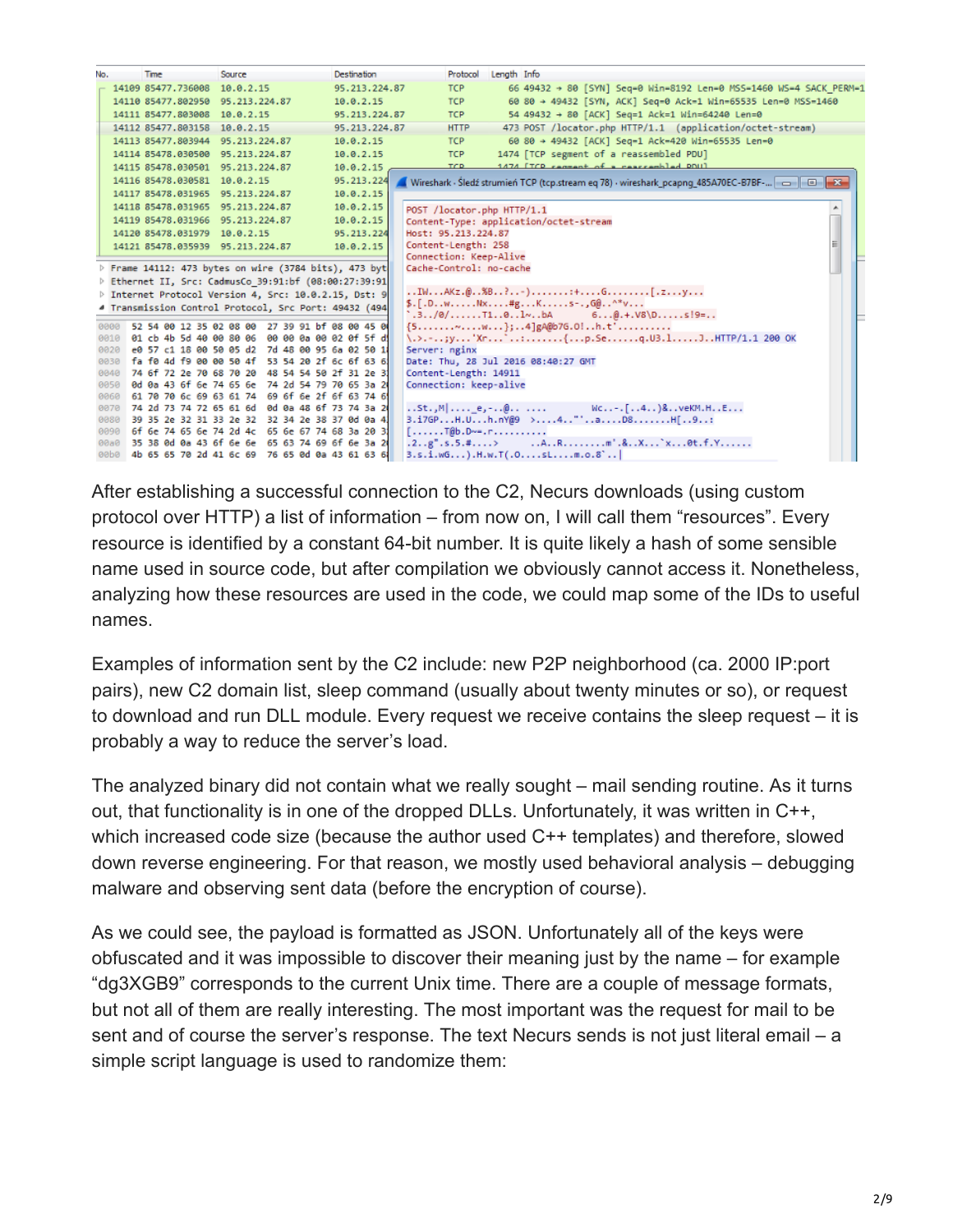We can see, that the script supports local variables (declared by *%%var* directive), predefined functions, such as *randnum*, but there are also references to external data – e.g. *[file.doc]* – these variables are downloaded in a separate request. We checked the attachments, and despite the name (*file.doc*), these are ZIP archives containing a single JS file. When executed, they download and run Zepto, a rather new variant of Locky ransomware.

# **Technical analysis**

Necurs uses a couple of anti-analysis techniques. For example, every C2 connection is attempted randomly: either to the address given in function argument, or to the address being a hash of the argument. Virtualization is detected using instructions such as "*vmcpuid"*, or "*in al"*. Some malware analysis environments can also fail on checking whether Facebook and random domain resolve to the same IP address. Many texts and binary resources are encrypted – communication with peers and C2 as well.

### **Resources**

Constants in the binary are hidden in a separate section – the file contains two named "*.reloc*" sections, the second of which contains resources. First four bytes of that section are interpreted as a decryption key, and the resources themselves start at offset 0x18. Every byte is xored with key, which changes according to LCG algorithm: *K'=K\*0x19661f+0x3c6ef387*. After decryption, the data is a list of concatenated structures of the following format:

Last field size is *size>>8*. Every resource has its unique identifier – examples of resources are initial peer or C2 communication keys or initial peer neighborhood list.

#### **P2P communication**

P2P communication is unfortunately much more complicated. All information exchange happens over UDP protocol. The outermost layer of communication is:

Wrapped data are encrypted using the key calculated as a sum of the *key* field and the first 32 bits of the public key contained in file resources. The homemade encryption algorithm is equivalent to the following Python code:

Checksum sent as second field in the structure is simply a final value of key after encryption. The decrypted data have the following form:

Size of *data* is *size\_flag>>4*, and the type of the message is determined by four least significant bits of that field. For example, first message ("greeting") has these bits all zeroed.

The next stage depends on the message type. For the first message, the structure is:

Should the peer respond, the message has the following form: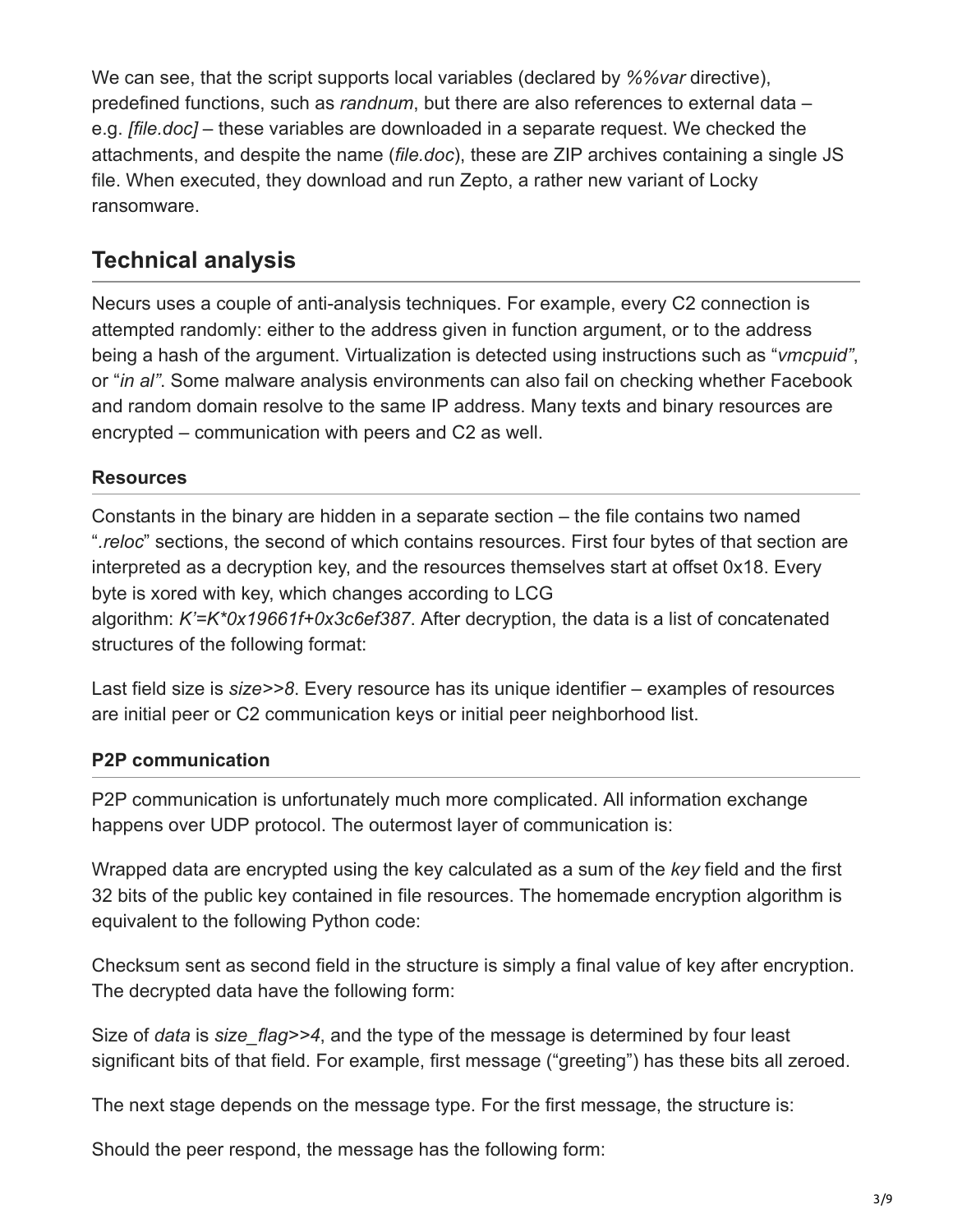The whole message is signed using key from file resources. The most important field of this structure is *resources* – list of resources in the same format as described in "Resources" section. Interestingly, peers don't send new neighborhood list – these are sent by the C2 itself. The most likely reason for this measure is avoiding P2P poisoning, since it is known that peer list received from the main server is authorized and correct.

### **C2 communication**

C2 protocol is vaguely similar to the P2P one, but encryption routines and structures it uses are a bit different – also, the underlying protocol is HTTP (POST payload) instead of raw UDP sockets. The first stage is exactly the same (*outer\_layer* structure), with different constants in encryption algorithm:

Decrypted data is of the following structure:

The first field contains randomly generated 8 bytes, probably to increase entropy of sent data and to make it harder to see patterns like common initial bytes across messages.

Contents of the *payload* field (perhaps compressed, depending on the second bit of *flags*) depends on message type (*command* field). If it is file download request (*command*=1), the payload is simply the SHA-1 hash of the requested file. On the other hand, if the whole message is a periodic command request (*command*=0), the payload structure is much more complex – again, a kind of list of resources, but with different structure. Every resource has the following general form (can be thought of as header):

Depending on resource *type*, data has different format:

Type 4 is usually used to send text data, which is probably the reason of the resource size being increased by one (for null terminator). Client sends a list of such resources to the C2. We were able to identify the meaning of some of them:

- DGA seed
- number of seconds since malware start
- Unix timestamp of malware start
- OS version and its default language
- computer's IP (local if behind NAT)
- UDP port used to listen for P2P connections
- custom hash of current peer list

The server response uses a very similar format. The payload also depends on request type – if it was 1 (download file request), server responds with that file's contents (usually compressed, depending on flags). For command request, the server response is the list of resources in the same format as above. Some of these resources can be interpreted as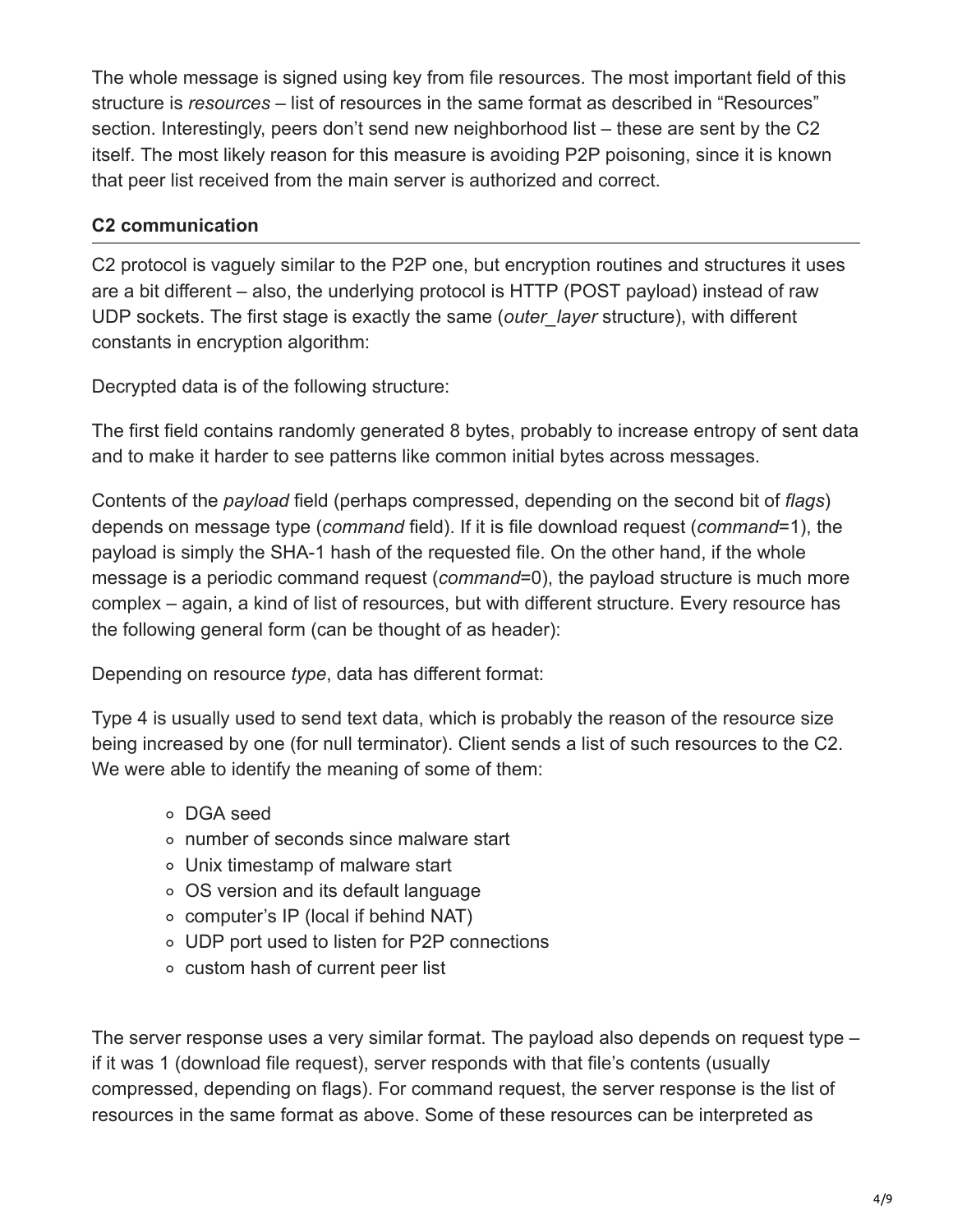commands to be executed, for example "sleep N milliseconds" or "log off the user" (although I did not see the latter used in the wild).

Sample (parsed) resource list received from C2:

```
ł
        "content": "137.74.170.240\n178.170.189.80\n178.20.156.38\n178.20.157.16
6\n185.118.166.53\n185.118.66.196\n185.127.24.189\n185.127.25.195\n185.22.172.13
4\n188.127.249.36\n193.124.179.99\n193.124.180.56\n193.124.180.73\n195.123.210.6
4\n5.135.76.16\n88.214.236.11\n91.200.14.80\n91.219.31.14\n91.226.92.206\n\u0000
        "type": 4."id": 5274853250338935204
        "content": "\u001b,Do;?(\u000eo2{*-o\u0012bjooo",
        "type": 5,
        "id": 4372548159827415748
    },<br>{
        "content": "\u0005\u0003\u0000\u0000\u0018+4cCt+p+J8\u0019+++V+0014L++
\u000eG'\bulletYp\bullet\sim\u001e\bullet\bullet/I\u0003\u0005\u0001\u0000http://137.74.170.240/forum/modul
e.php\nhttp://178.170.189.80/forum/module.php\nhttp://178.20.156.38/forum/module
.php\nhttp://178.20.157.166/forum/module.php\nhttp://185.118.166.53/forum/module
.php\nhttp://185.118.66.196/forum/module.php\nhttp://185.127.24.189/forum/module
.php\nhttp://185.127.25.195/forum/module.php\nhttp://185.22.172.134/forum/module<br>.php\nhttp://188.127.249.36/forum/module.php\nhttp://193.124.179.99/forum/module
php\nhttp://193.124.180.56/forum/module.php\nhttp://193.124.180.73/forum/module
.php\nhttp://195.123.210.64/forum/module.php\nhttp://5.135.76.16/forum/module.ph
p\nhttp://88.214.236.11/forum/module.php\nhttp://91.200.14.80/forum/module.php\n
http://91.219.31.14/forum/module.php\nhttp://91.226.92.206/forum/module.php\u000
\u0005\u0001\u0000137.74.170.240:5222\n178.170.189.80:5222\n178.20.156.38:5222\n
178.20.157.166:5222\n185.118.166.53:5222\n185.118.66.196:5222\n185.127.24.189:52
22\n185.127.25.195:5222\n185.22.172.134:5222\n188.127.249.36:5222\n193.124.179.9
9:5222\n193.124.180.56:5222\n193.124.180.73:5222\n195.123.210.64:5222\n5.135.76.
16:5222\n88.214.236.11:5222\n91.200.14.80:5222\n91.219.31.14:5222\n91.226.92.206
:5222\u0000\u0000\u0000\u0000\u0000",
        "type": 0,
        "id": 17818585748893203524
    },<br>{
        "content": "\u001e+\u0014\u0000",
        "type": 1,
        "id": 15182702438468003372
    }
```
Out of a large number of possible resources, the most important are the new peer list (only if its hash differs from current), or announcement of a new DLL being available to download. The latter resource has its own structure for communication purposes (a real matrioshka!), also made of a list of concatenated sub-resources of the following form:

The command can be interpreted as a request for running DLL identified by its SHA-1 with command line parameters stated in *cmdline* field – in practice, the argument is a newlineseparated list of C2 addresses (with HTTP path) to be connected to.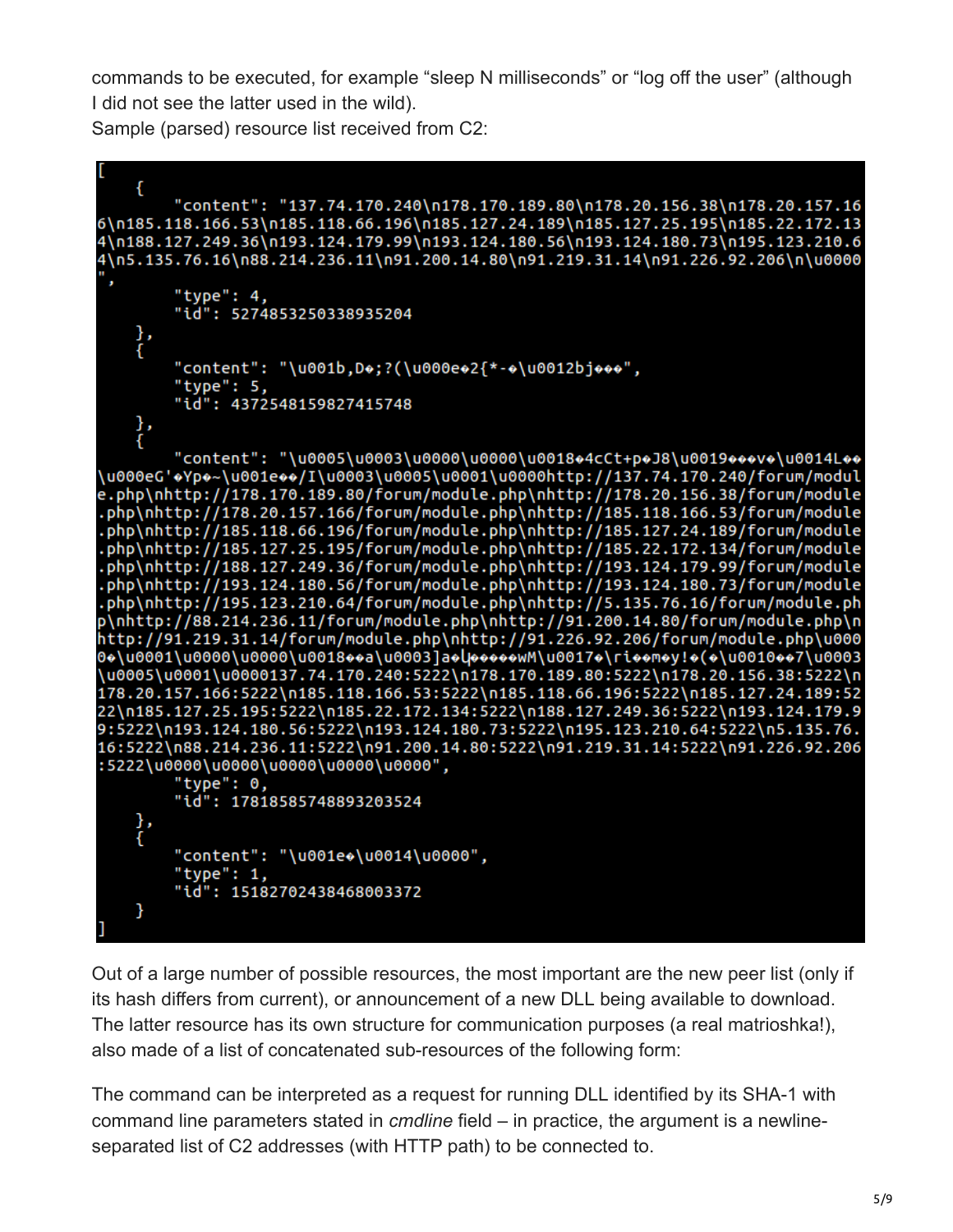#### **Spam C2 communication**

The last protocol I will describe in this post, is the communication of the downloaded DLL module, whose responsibility is to send spam emails. The information is wrapped in the following structure (sent as POST data over HTTP):

The encryption algorithm:

After decryption, there are no more steps – we receive raw data as a JSON string (unless the compression flag was set, in which case the data needs to be unpacked – as we found out, a QuickLZ library was used in the malware for this purpose). Unfortunately, keys are obfuscated, so we had to guess their meaning. Sample JSON (pretty-printed and edited to fit on screen):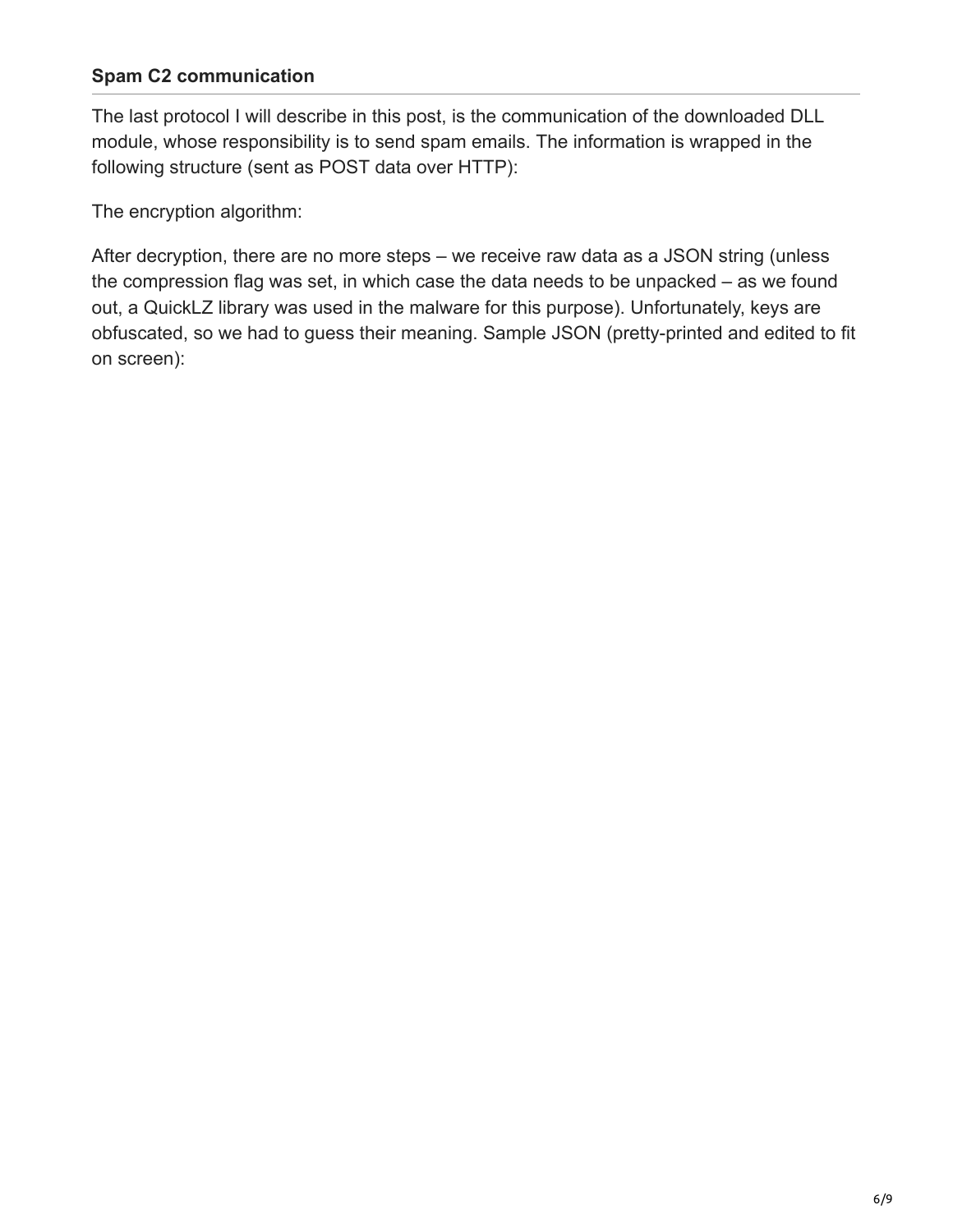```
1 - \{"vmjSIoC": 1234567890123456789,
 2^{\circ}3 -"nCZ1DIN": {
         "3ud2qDx": [4 -,"@bitmicro.com
 5
           "< SNIP >"
 6
 7<sup>7</sup>@lstagency.com",
 8
                           @gmail.com"
 9
         Ι,
         "kLhlsvR": "%%var boundary = b1 {{lowercase(r
10 -"5U6ci2Y": {
11 -"body": \{12 -13<sup>7</sup>"R9Y2jrb": 3730515652,
             "Ew7Rtuh": 339
14
15
           },
           "domains neutral": {
16 -"R9Y2jrb": 1546050301,
17<sup>2</sup>18
             "Ew7Rtuh": 45506948
19
           },
20 -"eng Female Names": {
             "R9Y2jrb": 341469836,
21
             "Ew7Rtuh": 6939
22
23
           },
24 -"eng Names": {
             "R9Y2jrb": 142517772,
25
             "Ew7Rtuh": 22052
26
           },
27
           "eng Surnames": {
28 -29
             "R9Y2jrb": 1418940795,
30
             "Ew7Rtuh": 8117
           },
31
32 -"file.doc": \{33
             "R9Y2jrb": 596334546,
34
             "Ew7Rtuh": 8722
           \mathcal{F}35
         },
36
37
         "LDB53Ml": false,
38
         "4aukyxq": 50,
39
         "9LVmdDs": 1,
40
         "6G180E0": 3937877708,
41
         "dcatsQu": 3,
42
         "5xTnygD": 8,
43
         "Wmto8rv": 21600,
44
         "jdTJLPh": 3,
         "LsHwjQC": 600,
45
         "lm74D93": 86400
46
47
       ł
48
    \mathbf{B}
```
Finally, one of the fields in the received dictionary contains a script used to generate randomized emails (like on the top of the post), and as another field – list of parameters passed to this script (e.g. *eng\_Names*). We can make a separate request to download value of these arguments – as a response, we will receive, for example, list of English names to be substituted, or a few base64-encoded files to be used as an attachment.

#### **Example communication**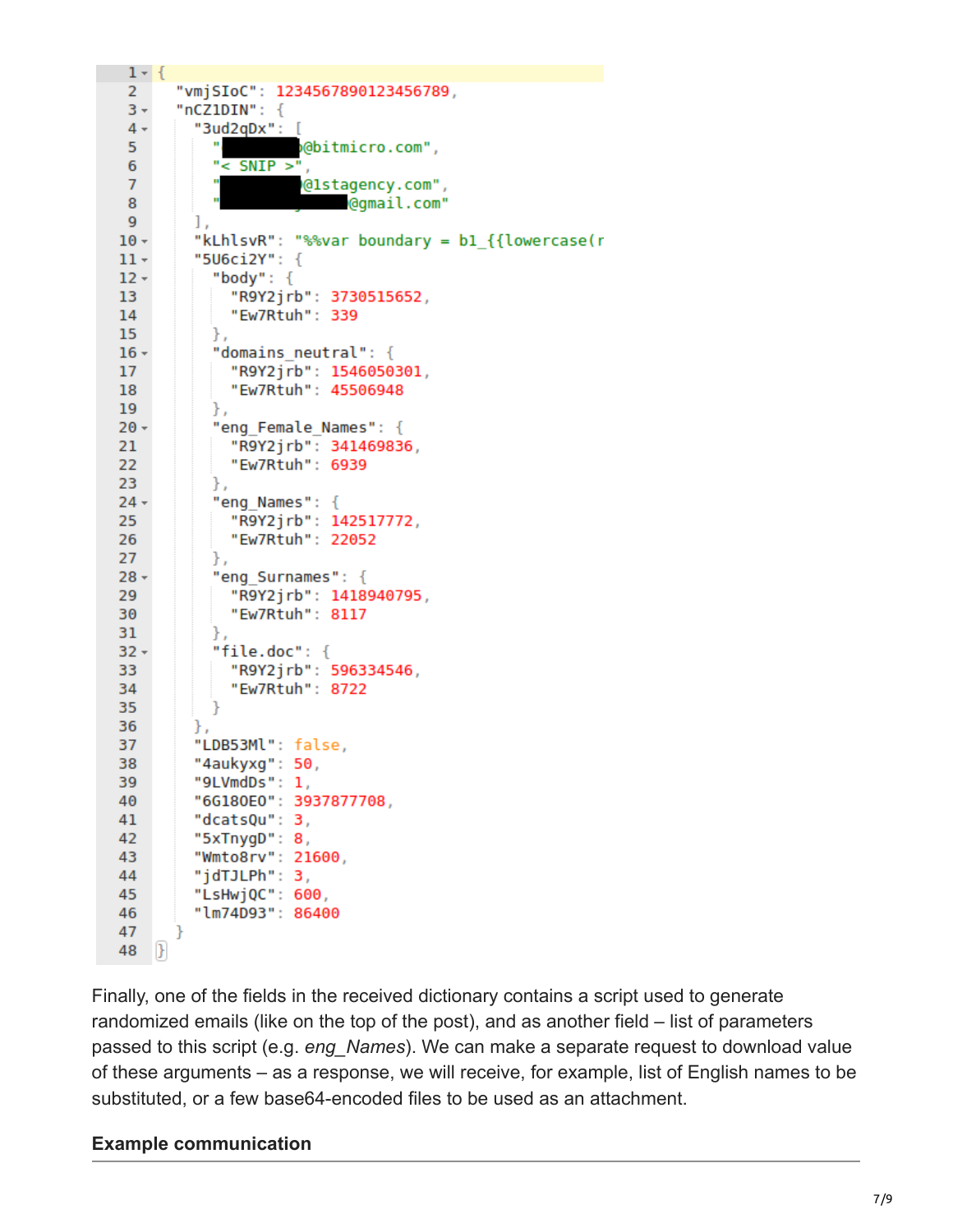I'm aware understanding all those structures and ways they are used is quite hard, so I have created a simplified graph showing the data flow. Example communication could look like this: